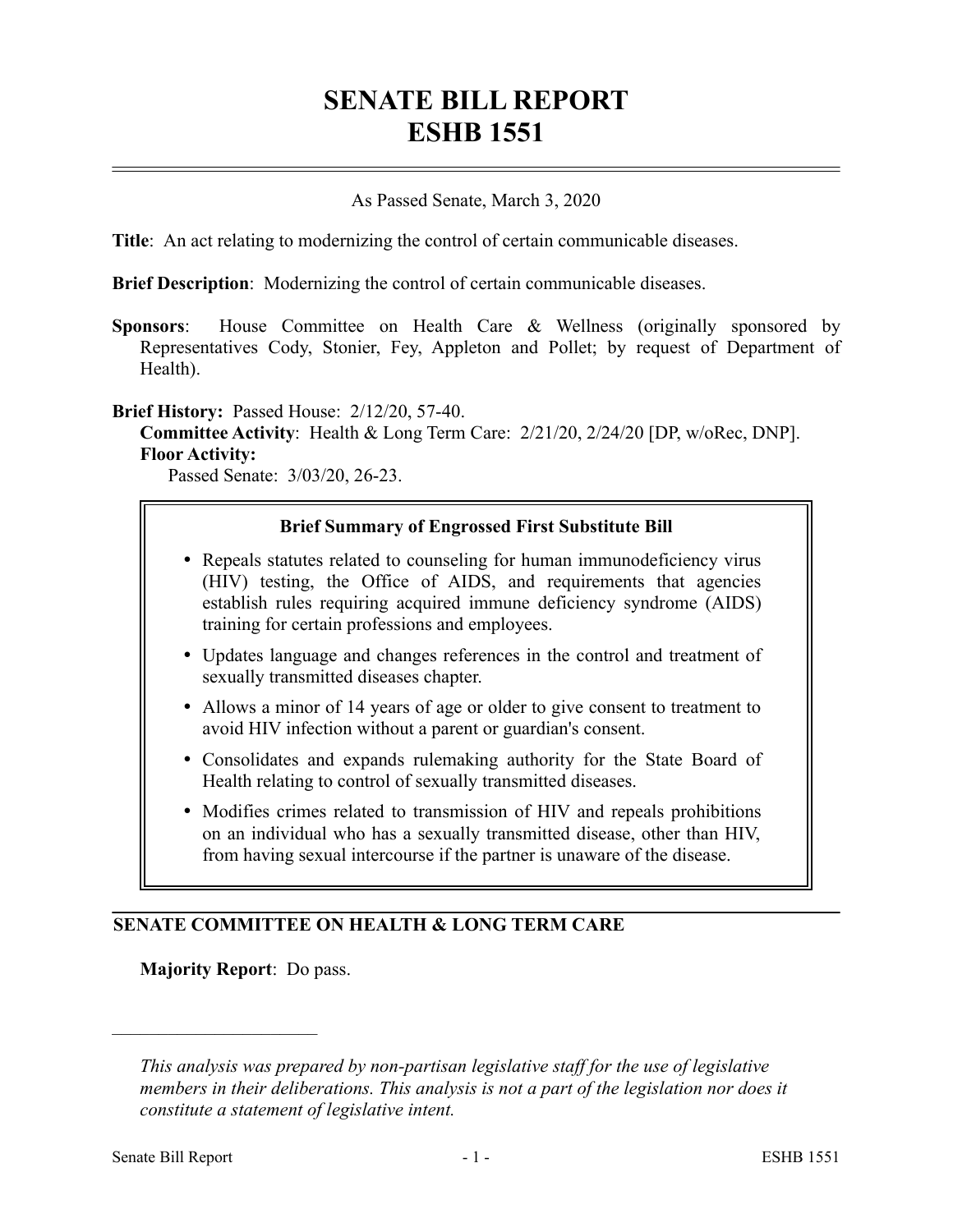Signed by Senators Cleveland, Chair; Randall, Vice Chair; Dhingra, Frockt, Keiser and Van De Wege.

**Minority Report**: That it be referred without recommendation. Signed by Senator O'Ban, Ranking Member.

**Minority Report**: Do not pass. Signed by Senators Becker, Muzzall and Rivers.

**Staff**: Greg Attanasio (786-7410)

**Background:** Governor's Proclamation to End Acquired Immune Deficiency Syndrome in Washington. On December 1, 2014, the Governor issued a Proclamation to End AIDS in Washington, setting a goal of reducing new HIV diagnoses by 50 percent, by 2020. The proclamation tasked the HIV Planning Steering Group, the statewide HIV treatment and prevention planning body, with overseeing a task force to put forward a set of recommendations on how the state can achieve its goals. The recommendations included modernizing Washington HIV exposure and transmission laws to reflect current science and reduce HIV-related stigma.

Transmission of Sexually Transmitted Diseases. A person is guilty of HIV-related assault in the first degree if the person, with intent to inflict great bodily harm, administers, exposes, or transmits to or causes to be taken by another, HIV.

Public Health Orders. State and local public health officers may examine and counsel persons reasonably believed to be infected with or to have been exposed to a sexually transmitted disease. Orders or restrictive measures directed to persons with a sexually transmitted disease shall be used as the last resort when other measures to protect the public health have failed, including reasonable efforts to obtain the voluntary cooperation of the person who may be subject to such an order.

When the state or local public health officer within their respective jurisdiction knows, or has reason to believe, that a person has a sexually transmitted disease and is engaging in specified conduct that endangers the public health, the officer must conduct an investigation to evaluate the specific facts alleged, if any, and the reliability and credibility of the information. If the officer is satisfied the allegations are true, the officer may:

- order the person to submit to a medical examination or testing, seek counseling, or obtain medical treatment, within a period of time determined by the public health officer, not to exceed 14 days, or
- order a person to immediately cease and desist from specified conduct which endangers the health of others by imposing such restrictions upon the person as are necessary to prevent the specified conduct endangering health.

Any restriction must be in writing and include the person's name, the initial time period, not to exceed three months, during which the order shall remain effective, the terms of the restrictions, and any other conditions necessary to protect the public health. Restrictions shall be imposed in the least-restrictive manner necessary to protect the public health. If the person contests the order, they may appear at a judicial hearing on the enforceability of the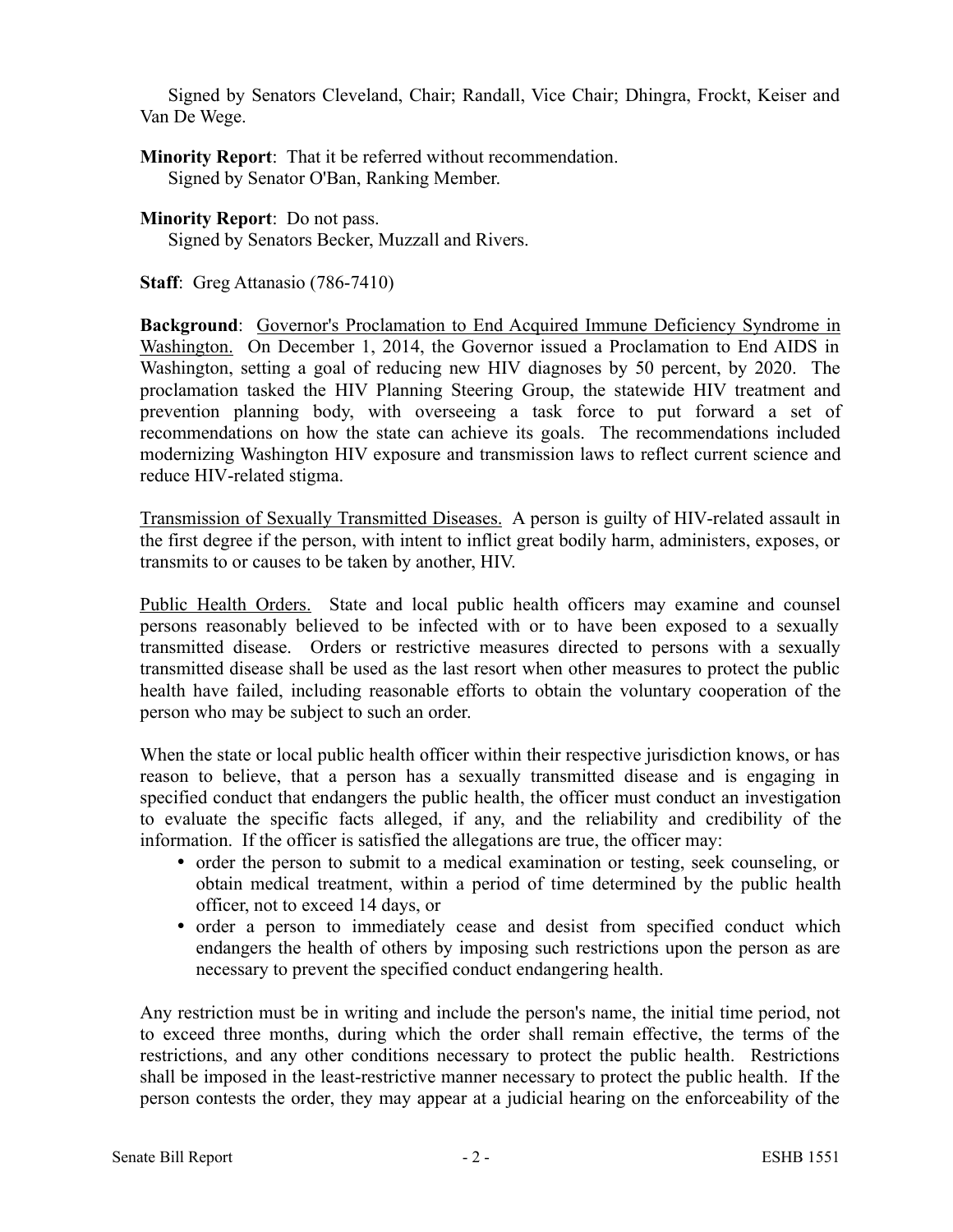order, to be held in superior court. They may have an attorney appear on their behalf in the hearing at public expense, if necessary. Upon conclusion of the hearing, the court shall issue appropriate orders affirming, modifying, or dismissing the order. Any hearing must be closed and confidential unless a public hearing is requested by the person who is the subject of the order, in which case the hearing will be conducted in open court.

Mandatory Human Immunodeficiency Virus Testing and Counseling. Local health departments must conduct pre-test counseling, HIV testing, and post-test counseling of all persons convicted of certain sexual offenses, prostitution, and certain drug related offenses if associated with the use of hypodermic needles. The testing must be conducted as soon as possible after sentencing.

A law enforcement officer, firefighter, health care provider, health care facility staff person, Department of Corrections' (DOC) staff person, jail staff person, or other categories of employment determined by the Board of Health (BOH) to be at risk of substantial exposure to HIV, who has experienced a substantial exposure to another person's bodily fluids in the course of employment, may request a state or local public health officer to order pre-test counseling, HIV testing, and post-test counseling, as well as testing for other blood-borne pathogens, for the person whose bodily fluids they have been exposed to. If the state or local public health officer refuses to order counseling and testing, the person who made the request may petition the superior court for a hearing to determine whether an order shall be issued.

The person who is subject to the officer's order to receive counseling and testing must be given written notice of the order promptly, personally, and confidentially, stating the grounds and provisions of the order. If the person who is subject to the order refuses to comply, the state or local public health officer may petition the superior court for a hearing.

Jail administrators, with approval of a local public health officer, may order pre-test counseling, HIV testing, and post-test counseling for all persons detained in the jail if the local public health officer determines actual or threatened behavior presents a possible risk to staff, the general public, or other persons. The administrator must establish a procedure to document the possible risk which is the basis for the HIV testing.

DOC facility administrators may order pre-test counseling, HIV testing, and post-test counseling for inmates if the secretary of corrections determines that actual or threatened behavior presents a possible risk to the staff, general public, or other inmates. DOC must establish a procedure to document the possible risk which is the basis for the HIV testing.

Human Immunodeficiency Virus and Acquired Immune Deficiency Syndrome Training and Education. The Department of Health (DOH) and the various boards and commissions for the health professions must adopt rules requiring AIDS education and training for all credentialed health professionals, and other individuals who work in a state licensed or certified health care facilities. The Office of the Superintendent of Public Instruction (OSPI) must adopt rules requiring appropriate education and training to be included in continuing education requirements for employees on preventing, transmitting, and treating AIDS. The Washington Personnel Resources Board and each unit of local government must determine whether any employees have a substantial likelihood of exposure in the course of their employment to HIV, and if so, adopt rules requiring appropriate training and education for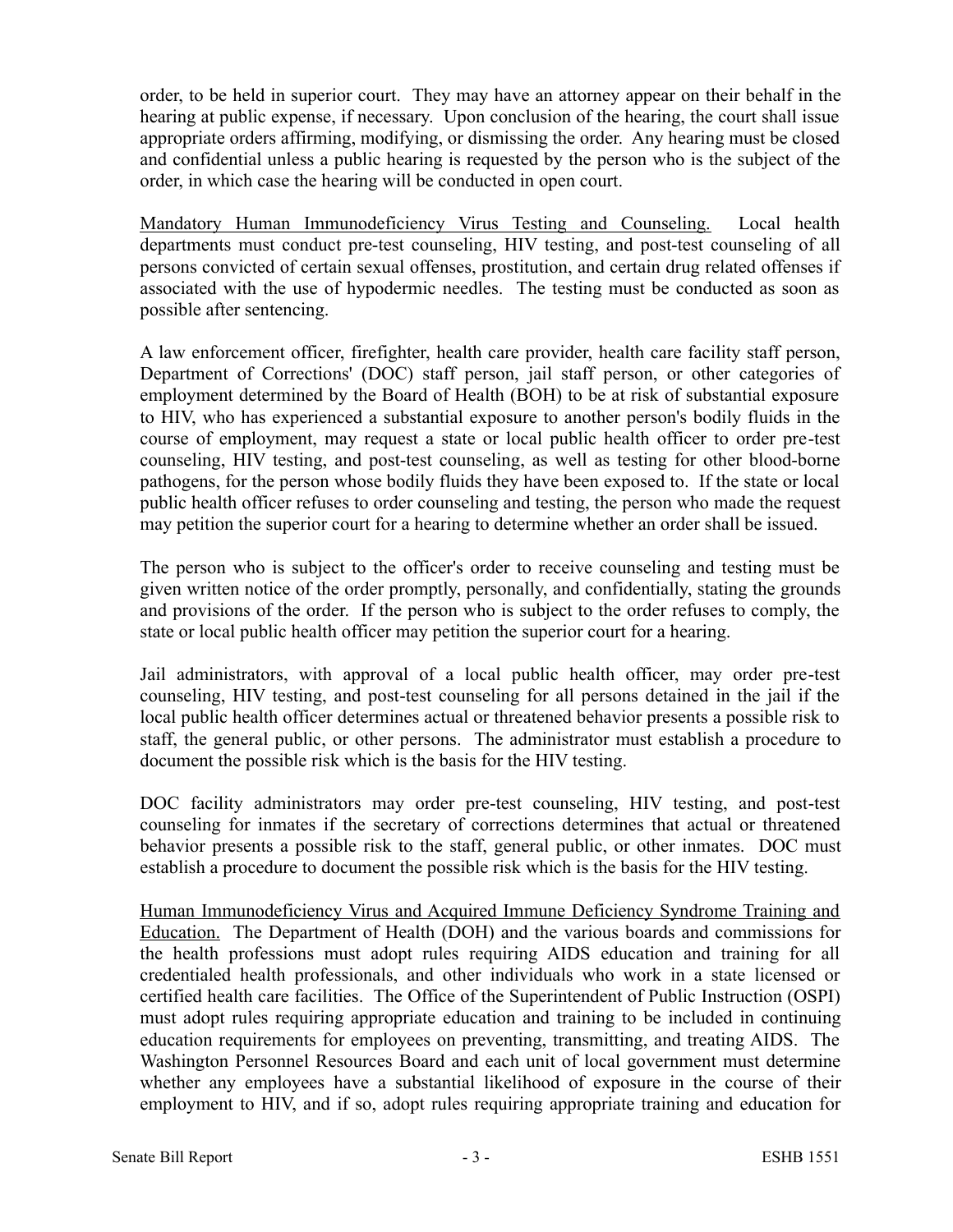those employees on the prevention, transmission, and treatment of AIDS. The statutorily created Office on AIDS, which resides in the DOH, is the repository and clearinghouse for all education and training material related to treating, transmitting, and preventing AIDS.

Testing for Insurance Purposes. An insurer requesting an insured, a subscriber, or a potential insured or subscriber provide the results of an HIV test for underwriting purposes as a condition for obtaining or renewing coverage must:

- provide written information to the individual to be tested which explains what an HIV test is, behaviors placing a person at risk for HIV, the purpose of the testing is to determine eligibility for coverage, the potential risks of HIV testing, and where to obtain HIV pretest counseling;
- obtain informed consent for the testing, which includes an explanation of the confidential treatment of the test results; and
- establish procedures to inform an applicant post-test counseling is required if an HIV test is positive or indeterminate, post-test counseling occurs every time there is a positive or indeterminate test, the applicant may designate a health care provider or agency to who the insurer will provide test results indicative of infection with a blood-borne pathogen, and positive or indeterminate test results will not be sent directly to the applicant.

**Summary of Engrossed First Substitute Bill: Definitions and Terminology. Blood-borne** pathogen means a pathogenic microorganism present in human blood and can cause disease in humans, and includes Hepatitis B, Hepatitis C, HIV, and any other pathogen identified by BOH in rule. The definition of HIV-related condition is removed. Throughout the control and treatment of sexually transmitted diseases chapter, references to AIDS or HIV are changed to sexually transmitted disease or blood-borne pathogen. References to state and local public health officer are changed to state and local health officer. References to functionally disabled persons are changes to persons with functional disabilities.

Public Health Investigations and Orders. A state or local health officer may conduct an investigation when:

- the health officer has reason to believe a person in the health officer's jurisdiction has a sexually transmitted disease and is engaging in specified behavior endangering the public health; and
- the basis for the investigation is the health officer's direct medical knowledge or reliable testimony of another who is in a position to have direct knowledge of the person's behavior.

During the investigation, the health officer must evaluate the allegations and the reliability or credibility of persons who provided the information related to the behaviors alleged to endanger the public's health. If the health officer determines the allegations are true and the person continues to endanger the public's health, the health officer must document measures taken to protect the public's health, including efforts to obtain the person's cooperation.

If these measures fail, the health officer may require the person to:

 submit to a medical examination or testing, receive counseling, or receive medical treatment; or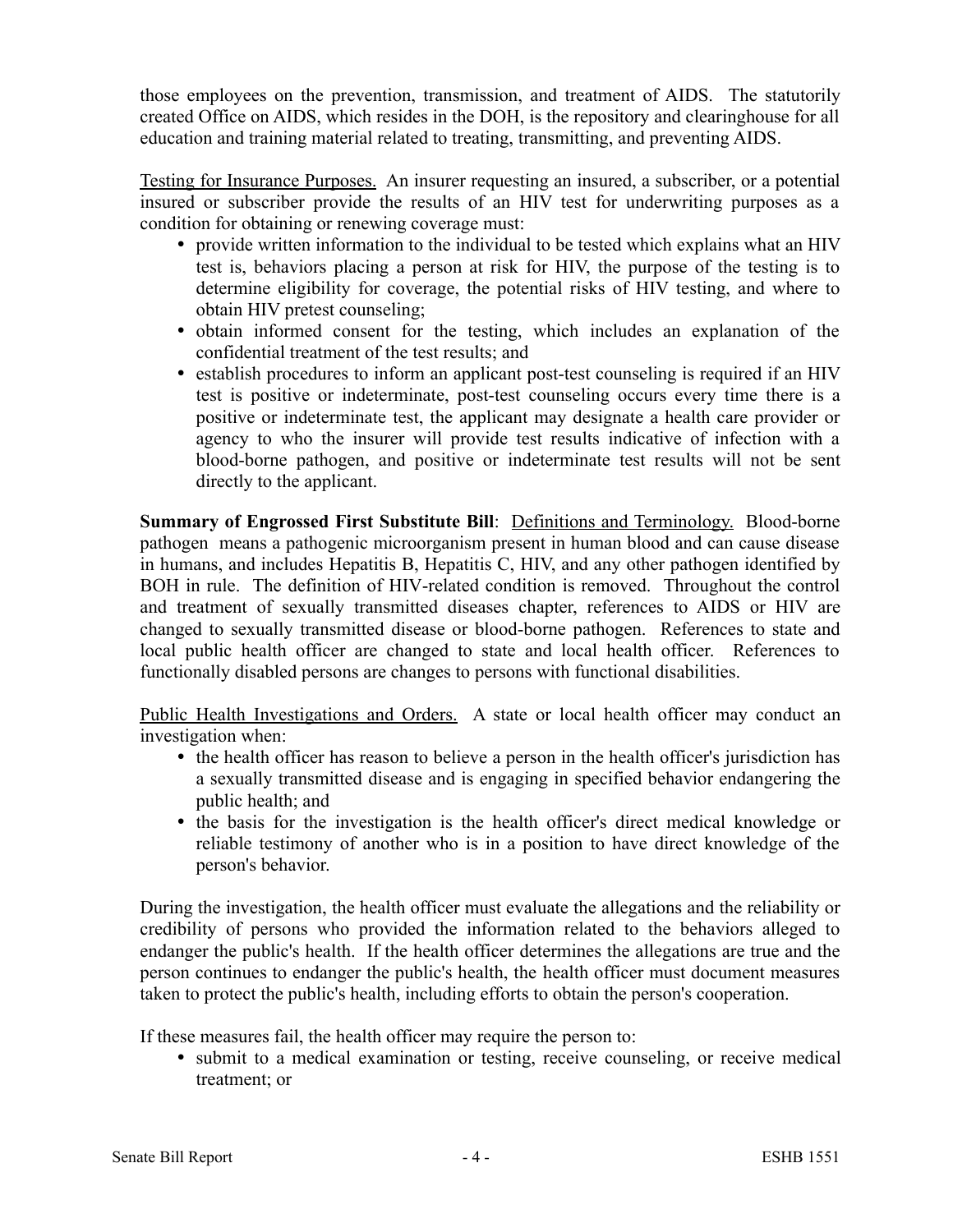• immediately cease and desist from specified behavior that endangers the public health by imposing restrictions necessary to prevent the behavior.

If the order requires a person to receive medical treatment, the health officer must provide the person with at least one additional appropriate option to choose from in the health order. The restriction must be in writing and state the name of the person, the initial term period the order is effective, the terms of the restrictions, and other conditions. Restrictions must be imposed in the least-restrictive manner necessary. The effective period must be reasonably related to the purpose of the restrictions, up to a maximum of 12 months. The health officer must provide the person subject to the order with prompt written notice, personally and confidentially. The notice must inform the person they may file an appeal.

The health officer may apply to the superior court for a court order requiring a person to comply with the health order if the person fails to comply with the health order. At a hearing held regarding the order, the person subject to the order may have an attorney appear on their behalf at the public's expense, if necessary.

A person who violates or fails to comply with a health order is guilty of a gross misdemeanor.

Transmission of Sexually Transmitted Diseases. It is illegal for a person who knows they have HIV to have sexual intercourse if:

- the person has been counseled by a health care provider or public health professional regarding the risk of transmitting the disease to others;
- the partner exposed to the disease did not know that the person had HIV; and
- the person intended to transmit HIV to the partner.

It is a defense to prosecution if HIV was not transmitted to the partner or if the person took or attempted to take practical means to prevent transmission of the disease. Violation of this provision is a misdemeanor, unless the person misrepresented the person's infection status to the partner, in which case violation is a gross misdemeanor. Violation of this provision does not require registration on the sex offender registry, unless the partner is a child or vulnerable adult victim.

The HIV-related assault in the first degree crime is limited to situations in which a person transmits HIV to a child or vulnerable adult.

The prohibition on a person who has a sexually transmitted disease, except HIV, when the person knows they are infected and has been informed the disease may be communicated through intercourse, to have sexual intercourse unless the person has been informed about the sexually transmitted disease is repealed.

Testing for Insurance Purposes. An insurer requesting an insured, a subscriber, or a potential insured or subscriber provide the results of a blood-borne pathogen test for underwriting purposes as a condition for obtaining or renewing coverage must:

- provide written information to the individual to be tested which explains which blood-borne pathogen test is being administered and the purpose of the testing;
- obtain informed consent for the testing, which includes an explanation of the confidential treatment of the test results; and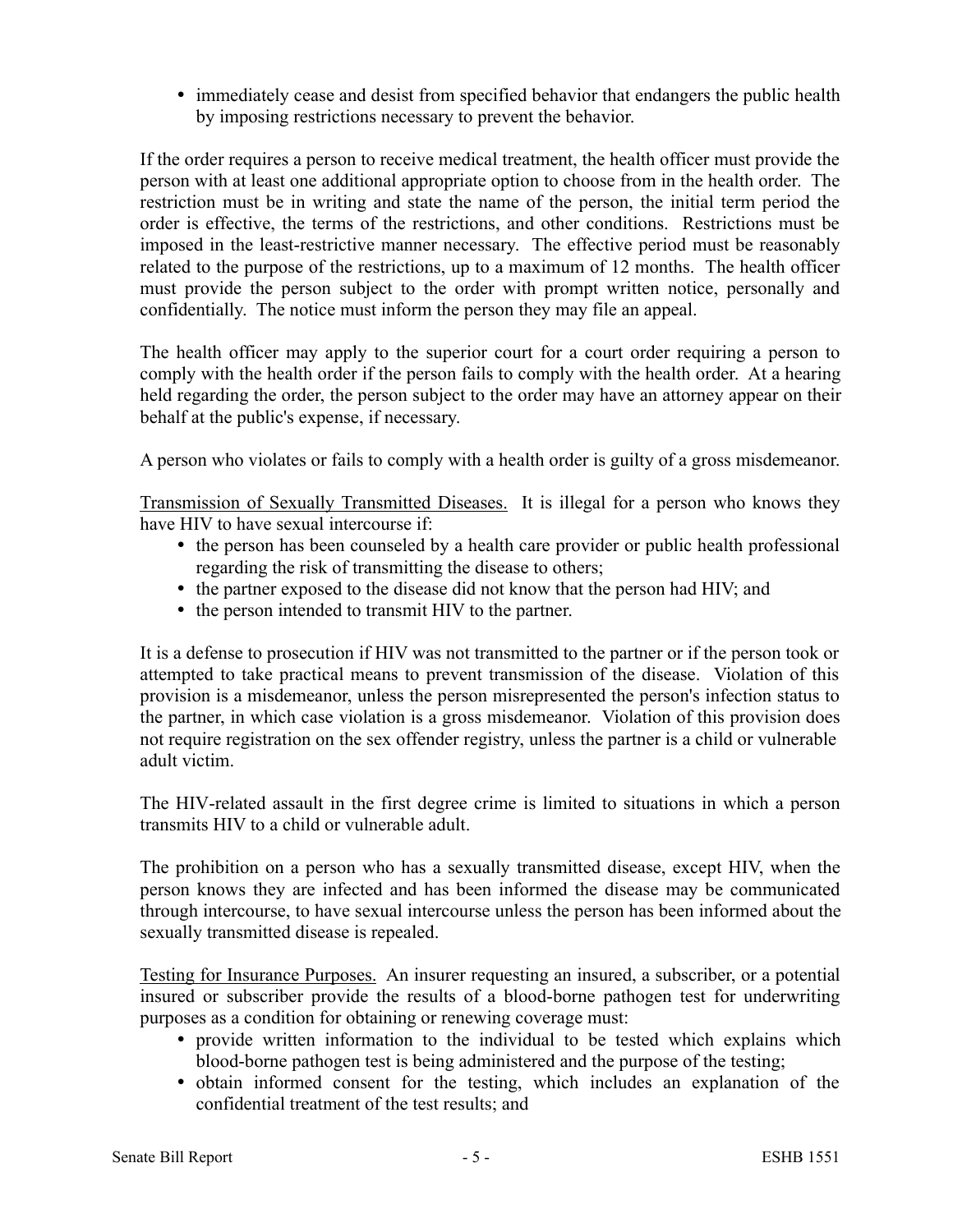establish procedures to inform an applicant they may designate a health care provider or agency to who the insurer will provide test results indicative of infection with a blood-borne pathogen and the test results will be sent directly to the applicant.

Mandatory Blood-Borne Pathogen Testing and Counseling. Provisions requiring mandatory testing of all persons convicted of certain sexual offenses, prostitution, and certain drug related offenses if associated with the use of hypodermic needles are removed.

A law enforcement officer, firefighter, health care provider, health care facility staff person, DOC staff person, jail staff person, or person employed in other categories of employment determined by BOH to be at risk of exposure presenting a possible risk of transmission of a blood-borne pathogen, who has experienced exposure to another person's bodily fluids in the course of their employment, may request a state or local health officer to order blood-borne pathogen testing for the person whose bodily fluids the employee has been exposed to. If the state or local public health officer refuses to order testing, the person who made the request may petition the superior court for a hearing to determine whether an order shall be issued.

The person who is subject to the officer's order to receive testing must be given written notice of the order promptly, personally, and confidentially, stating the grounds and provisions of the order. If the person who is subject to the order refuses to comply, the state or local public health officer may petition the superior court for a hearing.

Jail administrators, with approval of a local public health officer, may order blood-borne pathogen testing for a person detained in the jail if the local health officer determines the detainee's behavior exposed the staff, the general public, or other persons, and exposure presents a possible risk of transmitting a blood-borne pathogen.

The chief medical officer or DOC may order blood-borne pathogen testing for an inmate if the chief medical officer determines the inmate's behavior exposed the staff, general, public, or other inmates, and the exposure presents a possible risk of transmitting a blood-borne pathogen.

Blood-borne Pathogen Training and Education. OSPI, in consultation with DOH, must develop the educational and training materials necessary for the appropriate education and training to be included in the continuing education requirement for employees on the prevention, transmission, and treatment of blood-borne pathogens.

Minor Consent for Treatment of to Avoid Human Immunodeficiency Virus Infection. A minor of 14 years of age or older may give consent to treatment to avoid HIV infection without a parent or guardian's consent.

Rulemaking. BOH is authorized to adopt rules:

- establishing reporting requirements for sexually transmitted disease;
- establishing procedures for investigations into persons believed to be infected with or exposed to a sexually transmitted disease;
- specifying behaviors endangering the public health for purposes of a public health order;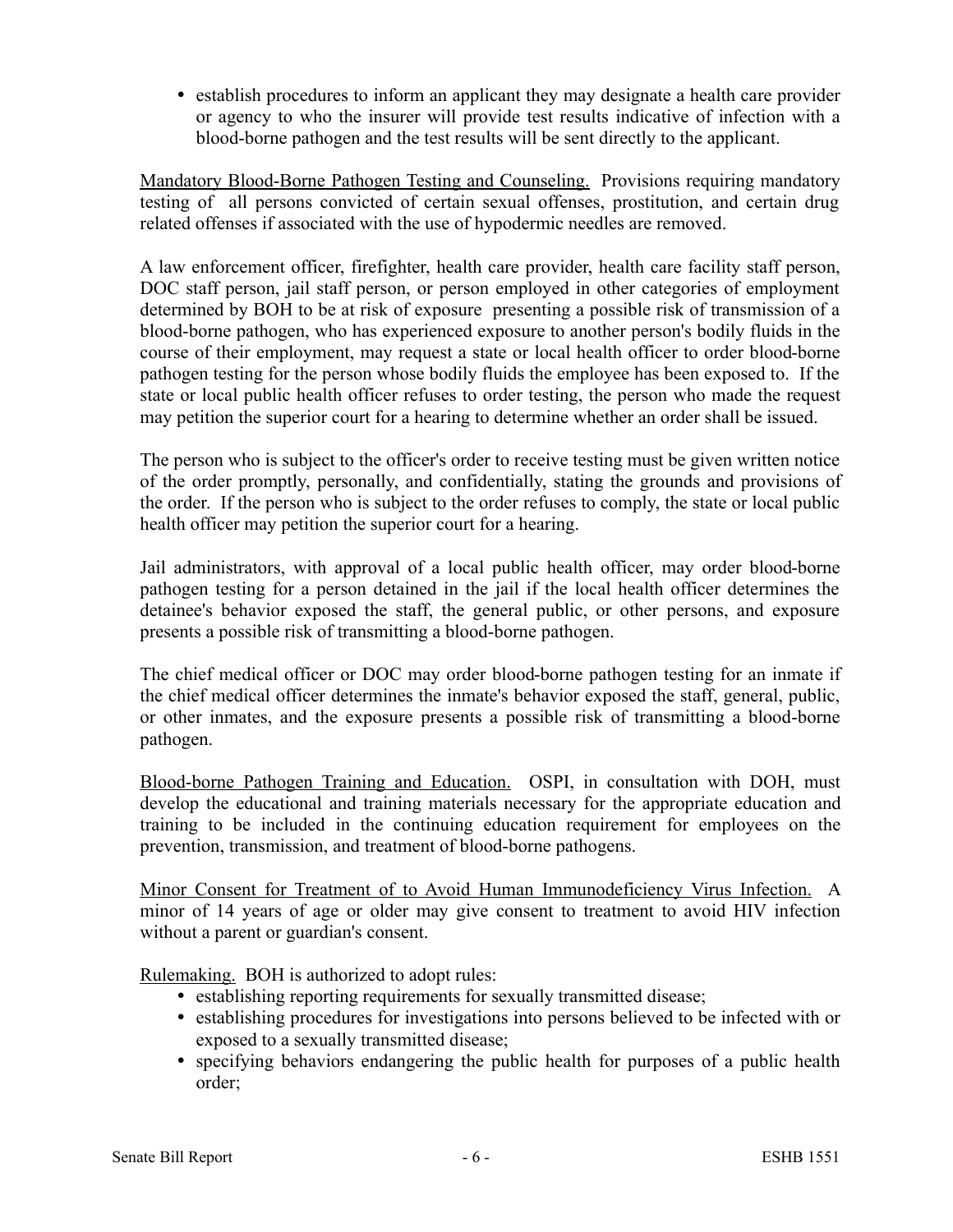- defining specimens that may be obtained and tests that may be administered for investigations of sexually transmitted diseases and blood-borne pathogens;
- determining the categories of employment at risk of substantial exposure to a bloodborne pathogen for purposes of allowing specific individuals who have been exposed to another person's bodily fluids in the course of employment to request a public health officer order blood-borne pathogen testing for the person whose bodily fluid the employee was exposed to;
- defining what constitutes exposure presenting a possible risk of transmission of a blood-borne pathogen; and
- necessary to implement and enforce the chapter.

Repealed Statutes. Statutes related to the following are repealed:

- requiring health care providers treating pregnant women or individuals seeking treatment for a sexually transmitted disease to ensure AIDS counseling is provided to the patient;
- establishing approval requirements for a standard serological test for syphilis;
- rule-making authority for DOH and DOC to adopt rules related to testing for HIV of individuals in the custody of jails or incarcerated and the disclosure of HIV tests;
- authority for BOH to establish reporting requirements for sexually transmitted diseases by rule;
- prohibition for a person who has a sexually transmitted disease, except HIV, when the person knows they are infected and has been informed the disease may be communicated through intercourse, to have sexual intercourse unless the person has been informed about the sexually transmitted disease;
- requires information directed to the public and providing education about any sexually transmitted disease, paid for in whole or in part by public money, must emphasize the importance of sexual abstinence, sexual fidelity, and avoidance of substance abuse in controlling disease;
- requires material directed to children in kindergarten through twelfth grade providing education regarding sexually transmitted diseases, paid in whole or in part by public money, must emphasize the importance of sexual abstinence outside lawful marriage and avoidance of substance abuse in controlling disease;
- creation of the Office on AIDS and the AIDS Advisory Committee;
- requirements related to training and education for the prevention, transmission, and treatment of AIDS for health care professionals, school employees, licensed health care facility workers, and government employees with substantial likelihood of exposure to HIV;
- definitions related to AIDS and HIV for purposes of counseling and testing for HIV and AIDS;
- requiring local health departments make available voluntary testing and counseling services for HIV to all persons arrested for prostitution or certain drug offenses; and
- requiring BOH to adopt rules establishing minimum standards for pre-test counseling, HIV testing, post-test counseling, and AIDS counseling.

## **Appropriation**: None.

**Fiscal Note**: Available.